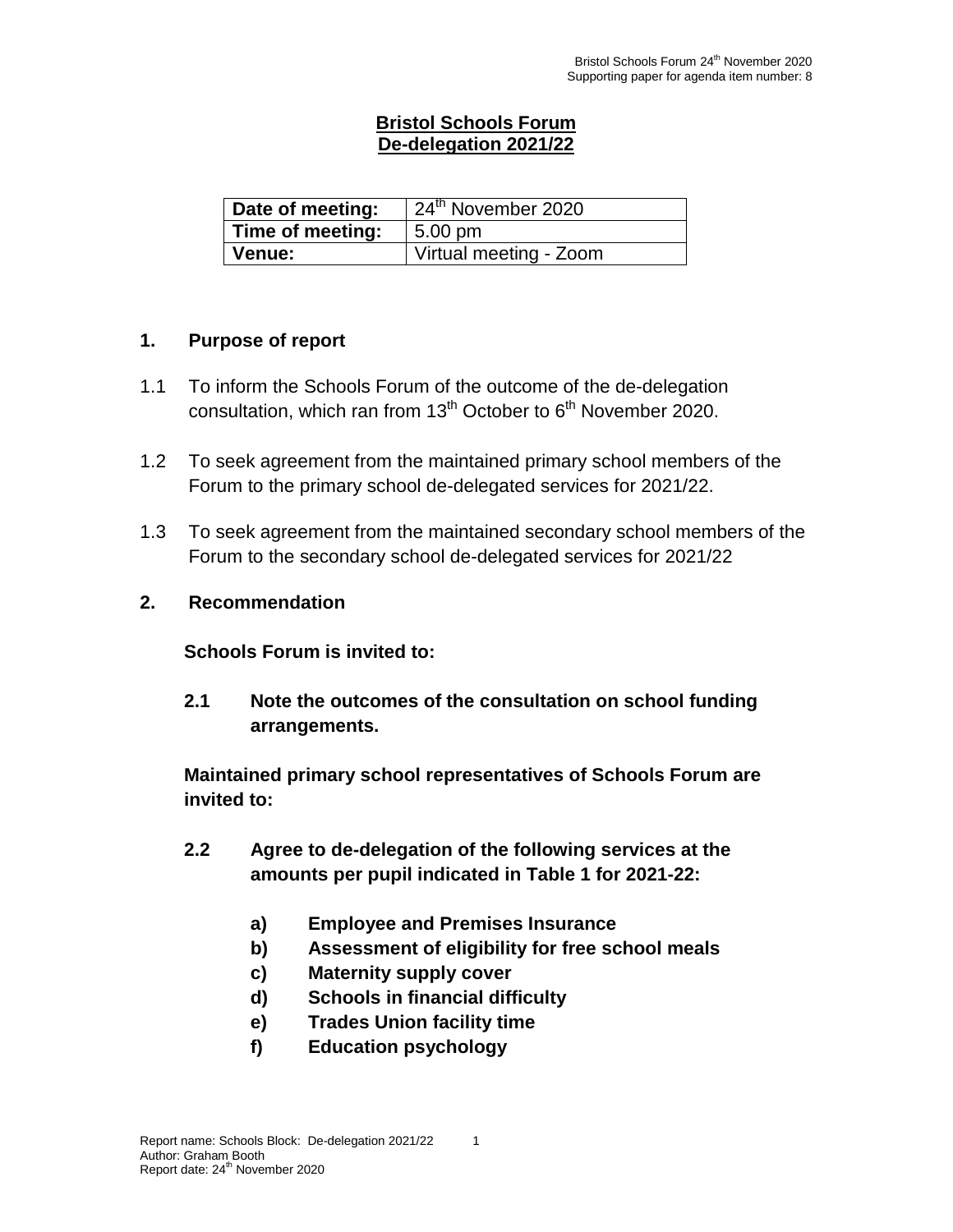**Maintained secondary school representatives of Schools Forum are invited to:**

- **2.3 Agree to de-delegation of the following services at the amounts per pupil indicated in Table 1 for 2021-22:**
	- **a) Employee and Premises Insurance**
	- **b) Assessment of eligibility for free school meals**
	- **c) Maternity supply cover**
	- **d) Trades Union facility time**
	- **e) Health and safety roving reps**
	- **f) Education psychology**

### Table 1: de-delegation rates per pupil for primary and secondary schools

|                                        | Primary rate £ | Secondary rate £ |
|----------------------------------------|----------------|------------------|
| <b>Employee and Premises Insurance</b> | 31.06          | 39.38            |
| <b>FSM Eligibility</b>                 | 1.14           | 1.14             |
| <b>Maternity Supply Insurance</b>      | 31.17          | 45.27            |
| <b>Schools in Financial Difficulty</b> | 5.17           | n/a              |
| <b>Trade Union Facility time</b>       | 3.85           | 3.85             |
| <b>Health and Safety Roving Reps</b>   | n/a            | 0.91             |
| <b>Educational Psychology</b>          | 5.63           | 5.63             |

## **3. Background**

- 3.1 Maintained mainstream schools, by majority vote of the Schools Forum in each sector, can opt to de-delegate the funding for their sector. The agreed retention will not be given to maintained schools in the formula and instead the LA will hold the funds centrally for the agreed services and spend the funds on those de-delegating sectors only.
- 3.2 Decisions on de-delegation are for representatives of each sector's maintained schools to make.
- 3.3 To assist the LA and Schools Forum with determining courses of action for the 2021-22 de-delegation the LA consulted with schools to seek the views of stakeholders.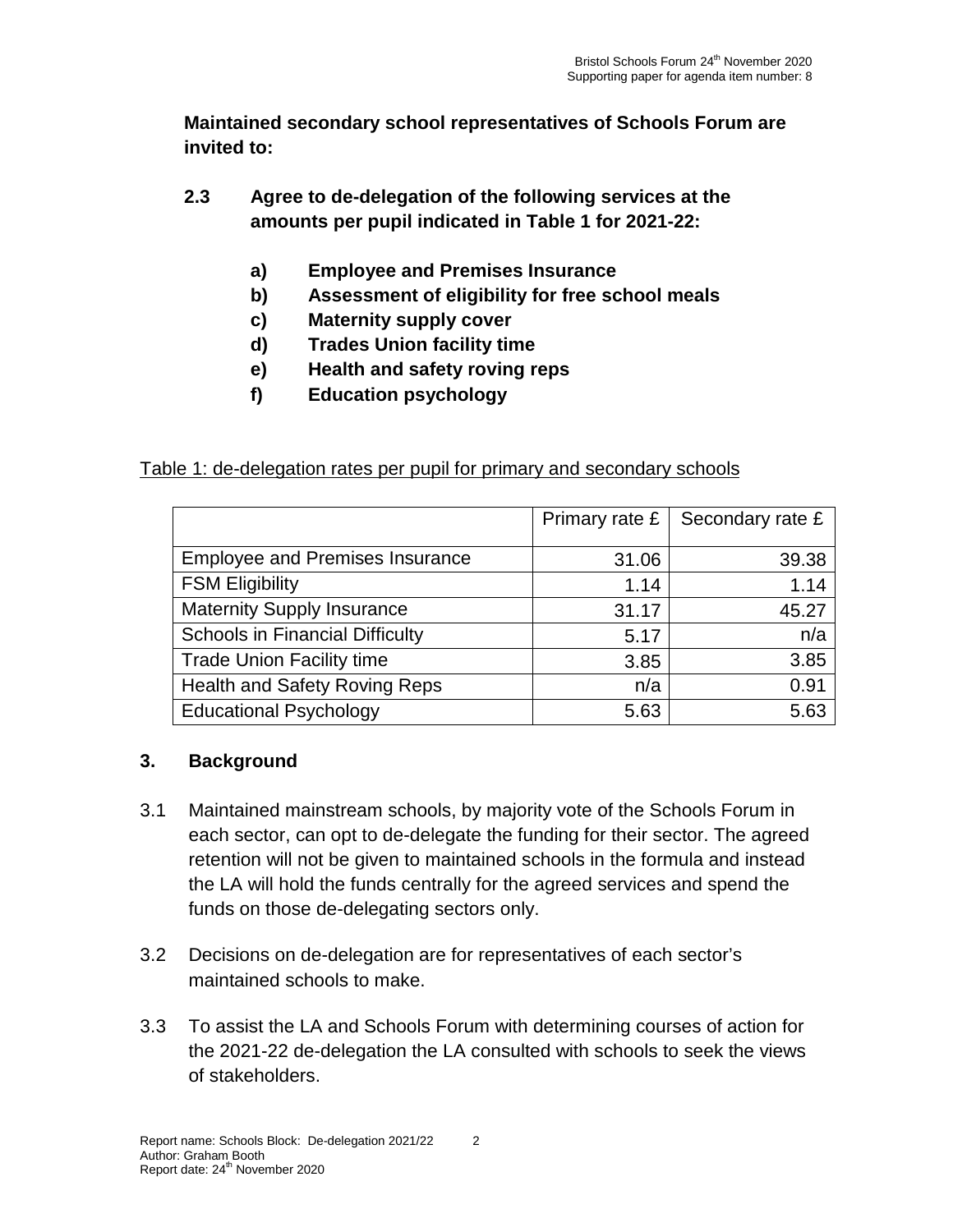## **4. De-delegation in 2020/21**

4.1 The table below shows the services that Schools Forum voted to dedelegate for 2020/21, and the funding generated for each of those services.

|                                                 |       | Primary | Secondary |       |
|-------------------------------------------------|-------|---------|-----------|-------|
| 2020-2021 De-delegation following consultation  | Total | Per     | Total     | Per   |
|                                                 | £'000 | Pupil   | £'000     | Pupil |
| 'Insurance' type Services                       |       |         |           |       |
| Employee & Premises Insurance                   | 503   | 31.06   | 72        | 39.38 |
| Assessment of Eligibility for free school meals | 18    | 1.14    | 2         | 1.14  |
| <b>Maternity Supply Cover</b>                   | 492   | 30.34   | 80        | 44.06 |
| <b>Schools In Financial Difficulty</b>          | n/a   | n/a     | n/a       | n/a   |
| <b>TU Facility Time</b>                         | 62    | 3.85    | 7         | 3.85  |
| Health & Safety Roving Reps                     | n/a   | n/a     | 2         | 0.91  |
| <b>Services to Schools</b>                      |       |         |           |       |
| <b>Educational Psychology</b>                   | 89    | 5.48    | 10        | 5.48  |
| <b>Total de-delegated</b>                       | 1,164 | 71.87   | 173       | 94.82 |

Table 2: De-delegated services and funding in 2020/21

4.2 Schools Forum will remember decisions were taken not to de-delegate additional funding for Schools in Financial Difficulty or for H&S Roving Reps in Primary Schools due to the accumulated balance being felt sufficient for 2020/21.

## **5. De-delegated items 2021/22.**

- 5.1 The services in scope for 2021/22 are those as de-delegated in 2020/21.
- 5.2 Two services have seen changes in per-pupil rates for 2021/22 from 2020/21: both the Education Psychology and Maternity Supply Cover dedelegation rates have been increased by 2.7% in order to reflect the pay award in these largely service led provisions.
- 5.3 The charge for Schools in Financial Difficulty has been re-introduced in anticipation of increased support being required as more maintained primary schools experience inflationary cost pressures combined with potentially falling rolls. Re-introducing the charge provides approximately £82k should there be 16,000 maintained primary school pupils in 2021/22.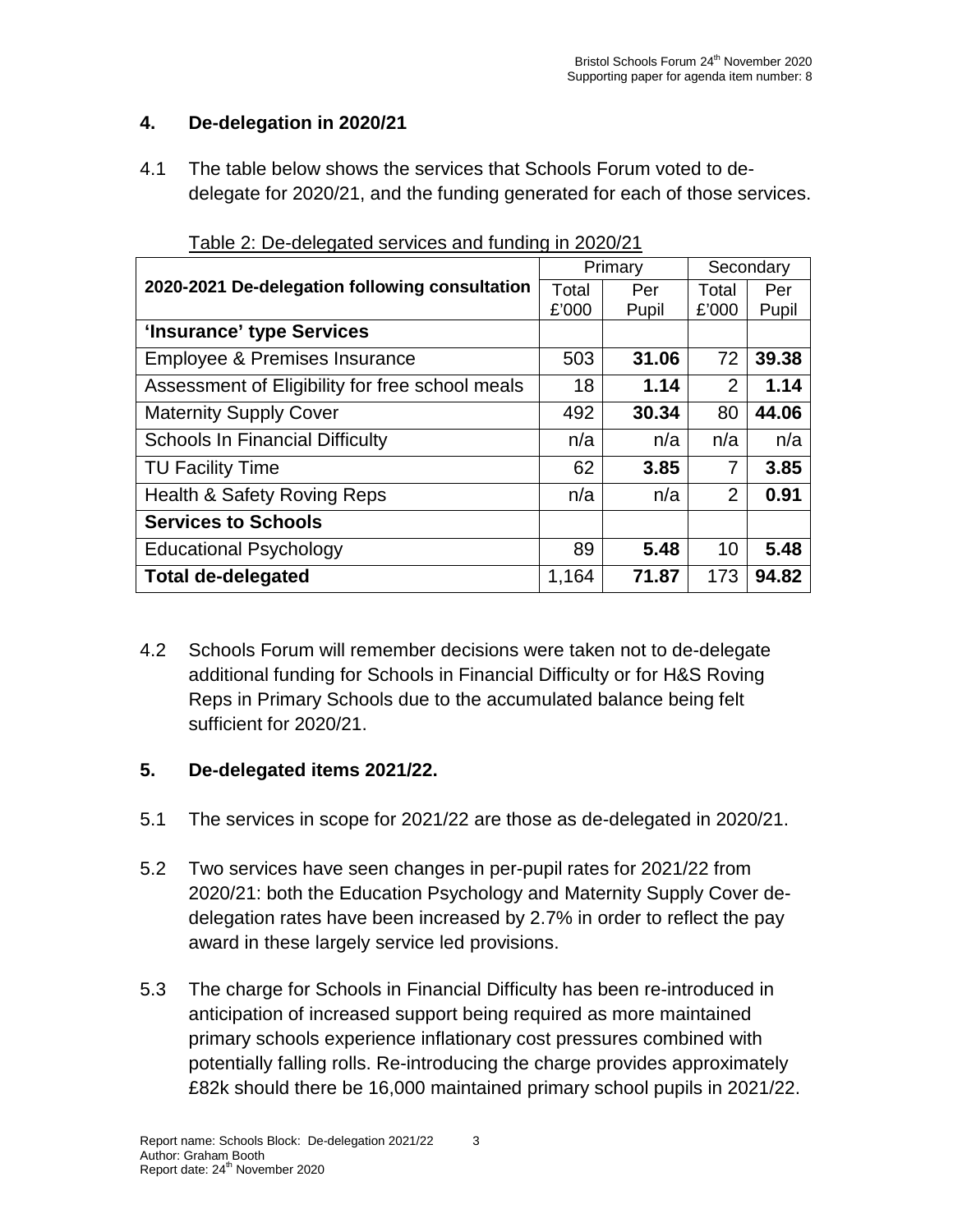5.4 Table 3 provides some detail on each of the areas of de-delegation.

### Table 3: Areas of de-delegation

| <b>Employee &amp; Premises Insurance</b><br>This funds mandatory insurance covers arranged by the local<br>authority. If delegated, schools would need to assure the LA that<br>cover arranged by the school (if not bought back) is fit for purpose.<br>Pooling the funding ensures proper cover and allows schools' to<br>avoid bureaucracy.                                                                                                                                                           | Per-pupil charge<br>unchanged from<br>2020/21      |
|----------------------------------------------------------------------------------------------------------------------------------------------------------------------------------------------------------------------------------------------------------------------------------------------------------------------------------------------------------------------------------------------------------------------------------------------------------------------------------------------------------|----------------------------------------------------|
| Assessment of eligibility for free school meals<br>This funding enables the service to schools for the checking of free<br>school meal eligibility.                                                                                                                                                                                                                                                                                                                                                      | Per-pupil charge<br>unchanged from<br>2020/21      |
| <b>Maternity Supply Cover</b><br>Supports schools by funding the costs incurred covering staff taking<br>maternity / paternity leave or staff on adoption leave.                                                                                                                                                                                                                                                                                                                                         | Per-pupil charge<br>increased from<br>2020/21      |
| <b>Schools In Financial Difficulty for Primary schools</b><br>Provides support to schools in or forecasting a deficit. Access to the<br>support is generally dependent on a school producing an agreed<br>Recovery Plan. The use of funds is directed by the head of school<br>partnerships.                                                                                                                                                                                                             | Per-pupil charge<br>re-introduced for<br>2021/22   |
| <b>Trade Union Facility Time</b><br>This service enables schools to access TU representatives, in city-<br>The pooled budget for TU facilities time enables<br>wide roles.<br>adequate representation across all TUs and more predictable costs<br>at school level.                                                                                                                                                                                                                                      | Per-pupil charge<br>unchanged from<br>2020/21      |
| <b>Health &amp; Safety Roving Reps in Secondary schools</b><br>"Roving" reps are safety representatives who are appointed by TUs<br>to cover multiple school sites. Their work includes effective<br>consultation with employees in relation to employee health and<br>safety issues. Compared to previous years, there are fewer safety<br>representatives, and the cost of training is reduced. School head<br>teachers retain overall responsibility, with the TU rep acting on the<br>Head's behalf. | Per-pupil charge<br>unchanged from<br>2020/21      |
| <b>Educational Psychology (EP)</b><br>The Education Psychology Service provides professional advice to<br>young people, families and educational settings.<br>The de-delegated funding supports the delivery of EP visits to<br>schools to discuss and identify vulnerable children and young<br>people, and support a robust graduated response to needs including<br>cost effectiveness.<br>This is in addition to the Educational Psychology work in to the SEN                                       | Per-pupil charge<br>increased 2.7%<br>from 2020/21 |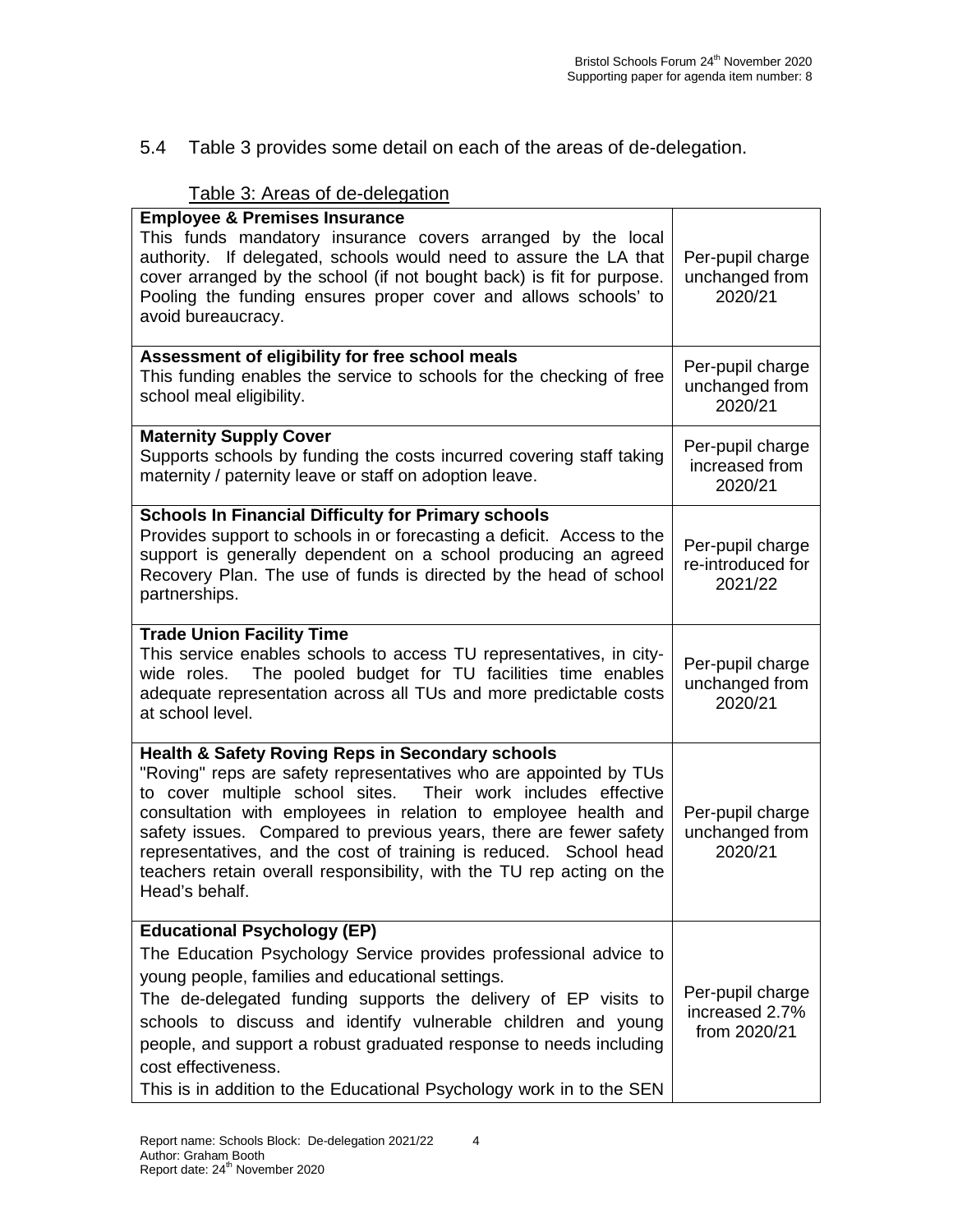assessment process, paid for by the LA as a statutory responsibility.

- 5.5 The de-delegation consultation was launched 13th October and ran for just over three weeks to 6<sup>th</sup> November. The de-delegation consultation was communicated to schools through the Service Director for Education, Skills regular newsletter.
- 5.6 This consultation sought school stakeholder views on the de-delegation of funding from mainstream schools for specific services, it was open to maintained mainstream schools only to respond.
- 5.7 Seven of a possible 48 primary schools responded, whilst both of the two eligible secondary schools responded. The response to de-delegation is shown in the tables below.

| <b>Service</b>              | <b>Votes</b> | <b>Votes</b>    | <b>Votes: No</b> | %           | %               | $%$ No     |
|-----------------------------|--------------|-----------------|------------------|-------------|-----------------|------------|
|                             | <b>Pool</b>  | <b>Delegate</b> | indication       | <b>Pool</b> | <b>Delegate</b> | indication |
| Employee<br>and             |              | 0               | O                | 100         |                 | Ü          |
| Premises Insurance          |              |                 |                  |             |                 |            |
| <b>FSM Eligibility</b>      | 4            | $\mathbf 0$     | 3                | 57          | 0               | 43         |
| <b>Maternity</b><br>Supply  | 3            |                 | 3                | 43          |                 | 43         |
| Insurance                   |              |                 |                  |             |                 |            |
| Schools in Financial        | 3            | $\overline{2}$  | $\overline{2}$   | 43          | 29              | 29         |
| <b>Difficulty</b>           |              |                 |                  |             |                 |            |
| <b>Trade Union Facility</b> | 4            |                 | $\overline{2}$   | 57          | 14              | 29         |
| time                        |              |                 |                  |             |                 |            |
| Education                   | 4            | 3               | $\overline{0}$   | 57          | 43              | 0          |
| Psychology                  |              |                 |                  |             |                 |            |

Table 4: Primary de-delegation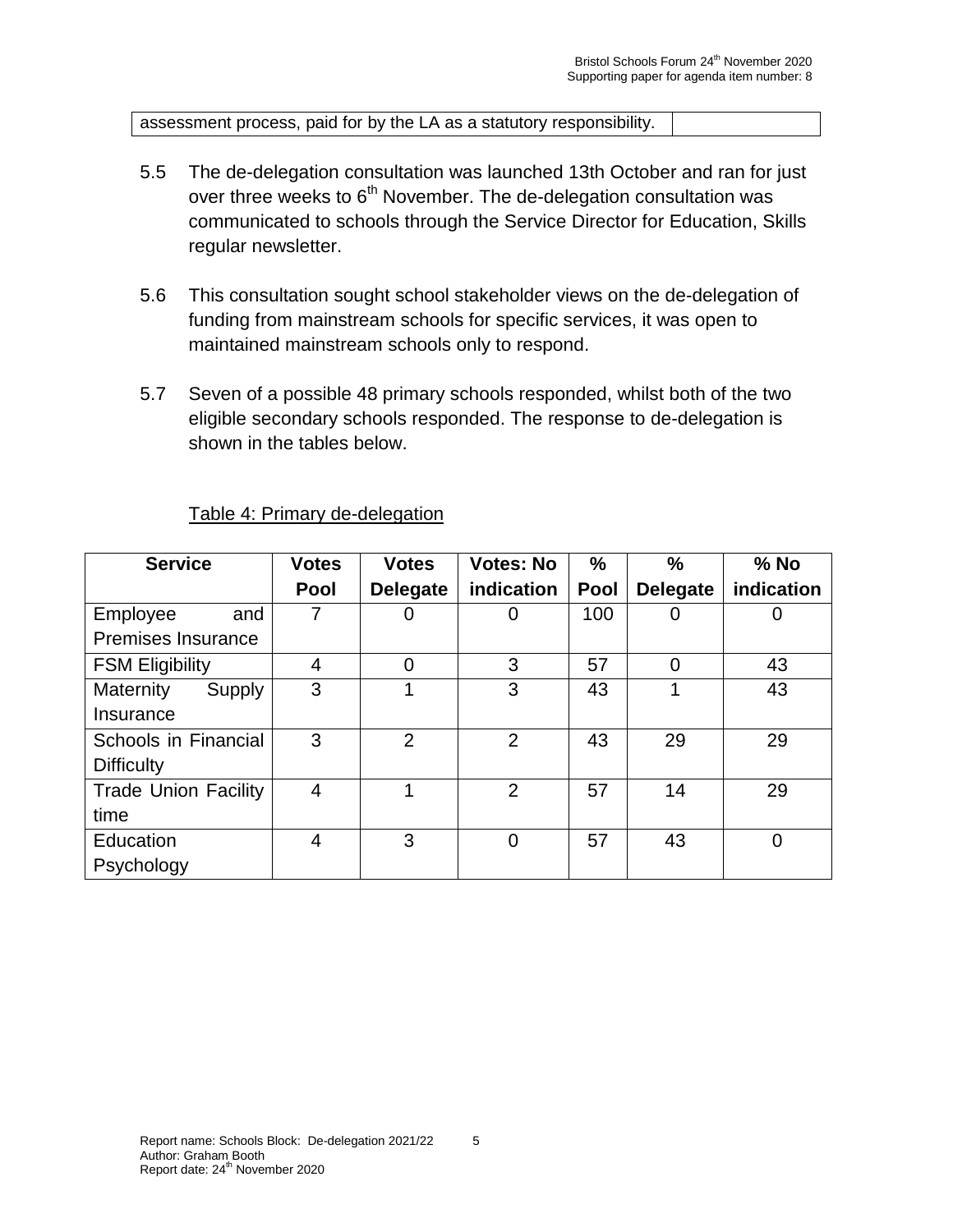| <b>Service</b>              | <b>Votes</b>   | <b>Votes</b>    | <b>Votes: No</b> | $\frac{0}{0}$ | $\frac{0}{0}$   | $%$ No     |
|-----------------------------|----------------|-----------------|------------------|---------------|-----------------|------------|
|                             | <b>Pool</b>    | <b>Delegate</b> | preference       | Pool          | <b>Delegate</b> | preference |
| Employee<br>and             |                |                 | 0                | 50            | 50              |            |
| Premises Insurance          |                |                 |                  |               |                 |            |
| <b>FSM Eligibility</b>      |                |                 | $\overline{0}$   | 50            | 50              | O          |
| <b>Maternity</b><br>Supply  |                |                 | 0                | 50            | 50              | 0          |
| Insurance                   |                |                 |                  |               |                 |            |
| <b>Trade Union Facility</b> | $\overline{2}$ | $\overline{0}$  | $\overline{0}$   | 100           | 0               | 0          |
| time                        |                |                 |                  |               |                 |            |
| <b>H&amp;S Roving Reps</b>  |                |                 | $\overline{0}$   | 50            | 50              | 0          |
| Education                   |                | 4               | $\mathbf 0$      | 50            | 50              | 0          |
| Psychology                  |                |                 |                  |               |                 |            |

### Table 5: Secondary de-delegation

### 5.8 Comments received in response to the questions are shown below:

#### Primary

Employee and premises:

• *Pool - LA Maintained Schools are locked into a 5 year agreement – if delegated we would still be locked into current agreement*

Assessment of eligibility for free school meals:

• *How is the LA obtaining value for money for a system which is not reliable?*

Maternity Supply Cover:

• *Is this a schools only service?*

Schools In Financial Difficulty:

• *Given the above balance have a nil contribution this year – can this be used to fund covid expenditure for schools?*

Trade Union Facility Time:

• *Given the above balance have a nil contribution this year*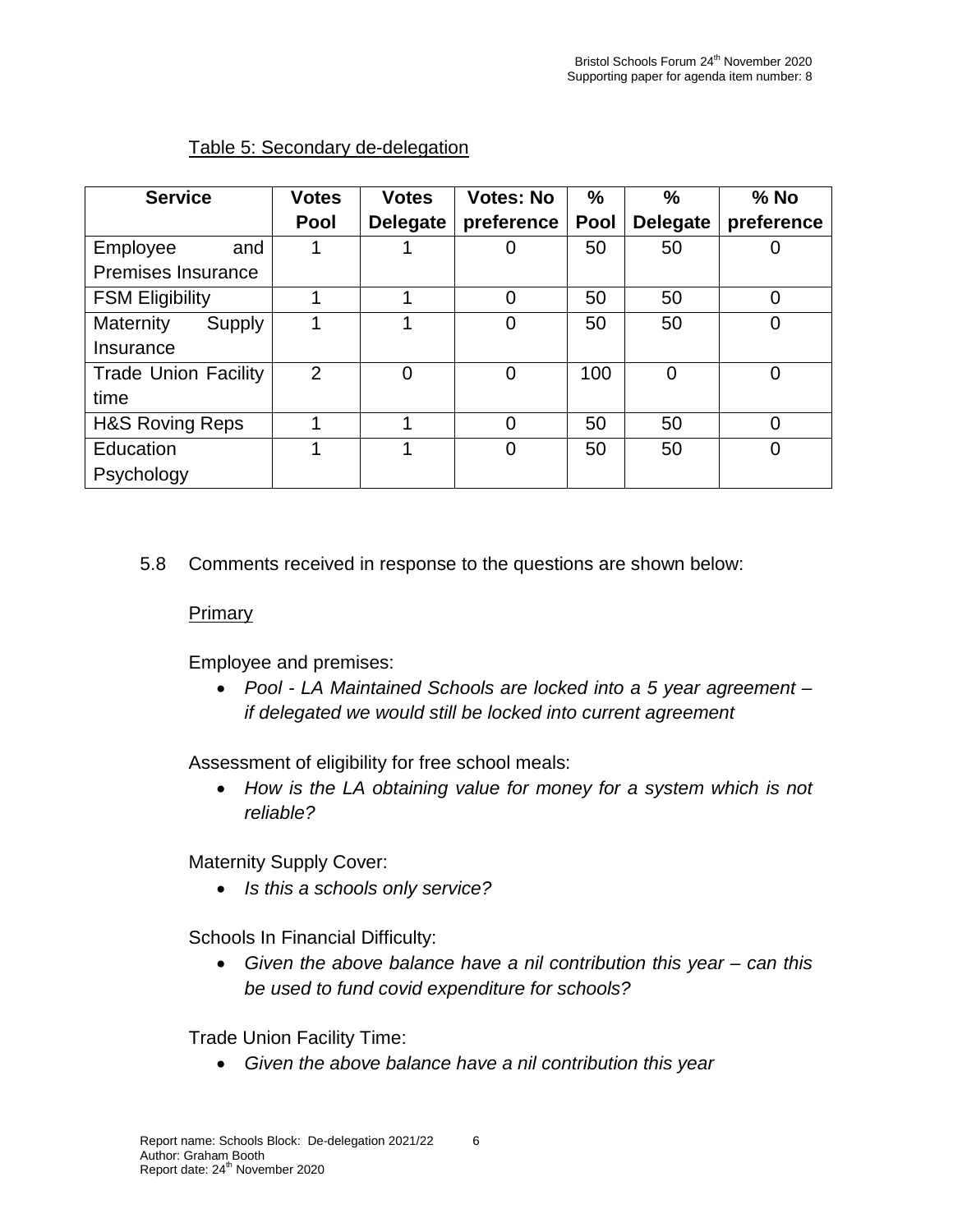# **Secondary**

Trade Union Facility Time:

- *Pooled but c/f balance to be used before further funding allocated*
- 5.9 As reported to School Forum in the meeting of  $20<sup>th</sup>$  May 2020, both the Schools In Financial Difficulty and the Trade Union Facilities Time carried forward surplus balances, of £335k and £129k, into 2020-21 respectively. Comments received from the consultation question whether there could be nil contribution to the Schools In Financial Difficulty Fund, and whether the accumulated balance on TU Facilities Time could be used first.
- 5.10 So far in 2020-21, there have been no charges to the SIFD fund, whilst the TU fund has expended £50k.
- 5.11 There were approximately 16,000 primary age pupils in maintained schools in 2020/21, whilst there were approximately 1,800 secondary age pupils. Assuming these pupil numbers continue into 2021-22, if School Forum supports further contributions via de-delegation, for SIFD in primary schools this would contribute approximately £82k to the fund for 2021-22 whilst if Schools Forum supports de-delegation for TU Facility Time this would contribute £68k to the fund for 2021-22. These funds are for activity in maintained schools, activity in academy schools is charged separately.
- 5.12 **Employees and Premises Insurance.** Comments were also received around the Employees and Premises Insurance, and whether the ESFA supported "Risk Protection Arrangement (RPA) for schools" was an alternative option. The authors of this report have taken advice from the LAs insurance team.
- 5.13 The council tendered its main insurance arrangements in 2017 in respect of its building assets and liabilities (including in respect of its schools). The basis for this tender was 5 years with an option to extend for a further two years. The renewal is due in 2022. This includes the schools building assets and liabilities including Employers Liability and Public Liability.
- 5.14 The LMS pooled fund arrangement is an agreement which schools enter into to manage certain losses within the councils prescribed excess limit and pay the associated insurance premiums with specific cover (such as motor, school journey and governors liability). This is in respect of material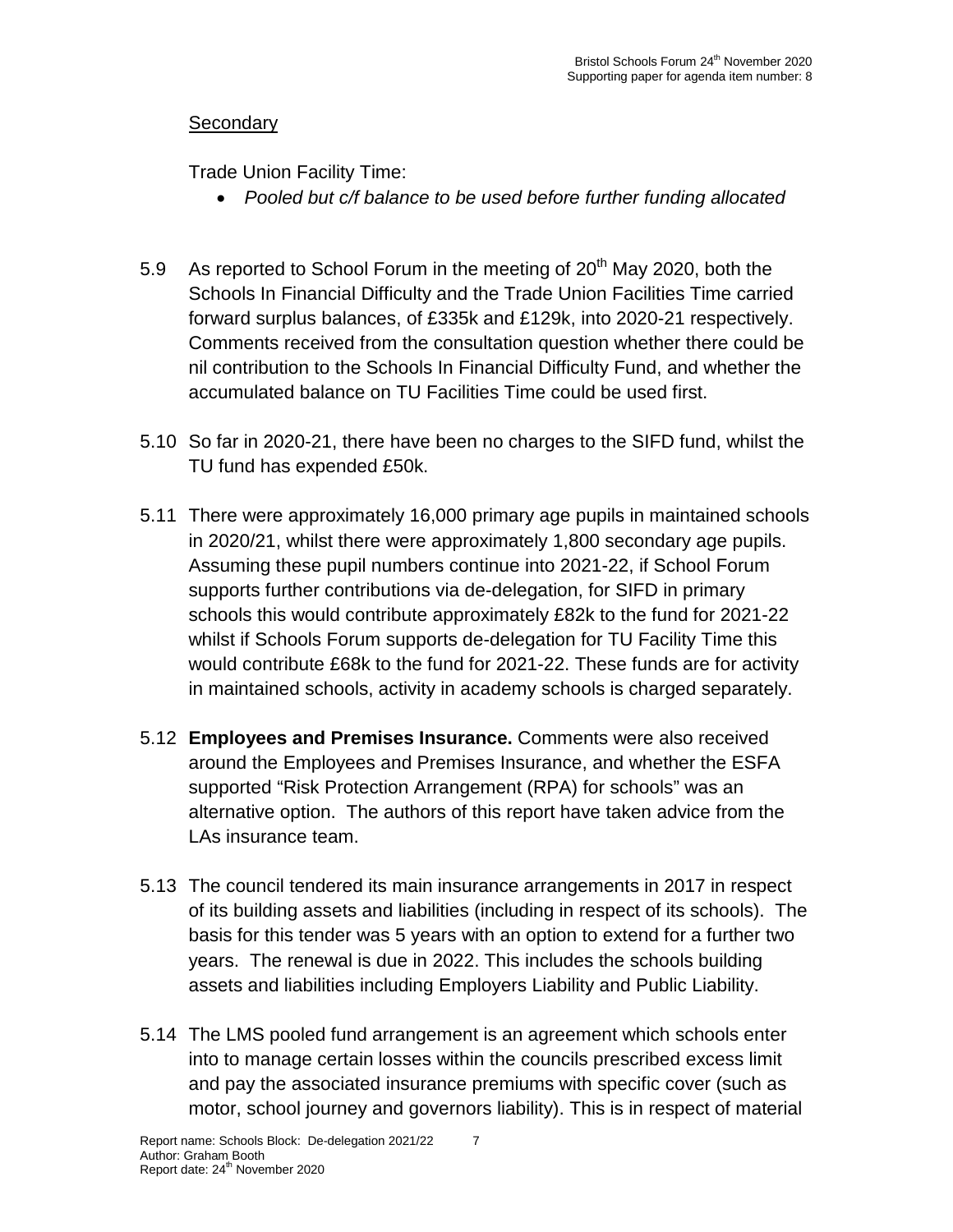damage for contents, motor, travel (school journey) and liabilities specific to their scope of business (such as governors liability). The LMS cover offers cover to a lesser excess than that of the councils main insurance arrangements and therefore operates as a pooled fund system for material damage losses for contents below the excess.

- 5.15 The rationale for the LMS arrangement is that schools would not be able to self-fund such losses to the self-insured (excess) limit (currently up to £50k) identified by the councils main portfolio and to ensure that the schools have the legally required cover in place in respect of motor.
- 5.16 The Department for Education states that where long term agreements are already in place these will not be encouraged to be broken Therefore current arrangements should be reviewed in time for the 2022 renewal/retender, as school building assets/liabilities were notified as part of the 2017 tender process.
- 5.17 The RPA is an 'all or nothing' arrangement and therefore even if the schools were seeking to replace the LMS pooled fund scheme by using the RPA this could create dual cover for certain aspects of cover (most notably buildings material damage, public liability and employers liability) and make handling large losses extremely complicated (this is also likely to be a breach insurance/RPA terms).
- 5.18 Currently the RPA is not an alternative for the present insurance arrangements, and as stated in the consultation document, the purpose of de-delegation is to avoid the administrative burden to schools. The alternative to de-delegation is that the current arrangements would be invoiced to schools instead.
- 5.19 The Local Authority recommendation to Schools Forum is that all of the services are de-delegated to maintained schools in 2021/22. De-delegation supports the provision of a coherent core offer by the Council to all maintained schools. This is particularly important when unplanned issues arise in a school and enables support to be provided rapidly and without the need to agree terms of engagement. Whilst the LA recognises that in any particular given year not all schools will access all services to the same degree, funding these services enables all maintained schools to benefit at a time of need.